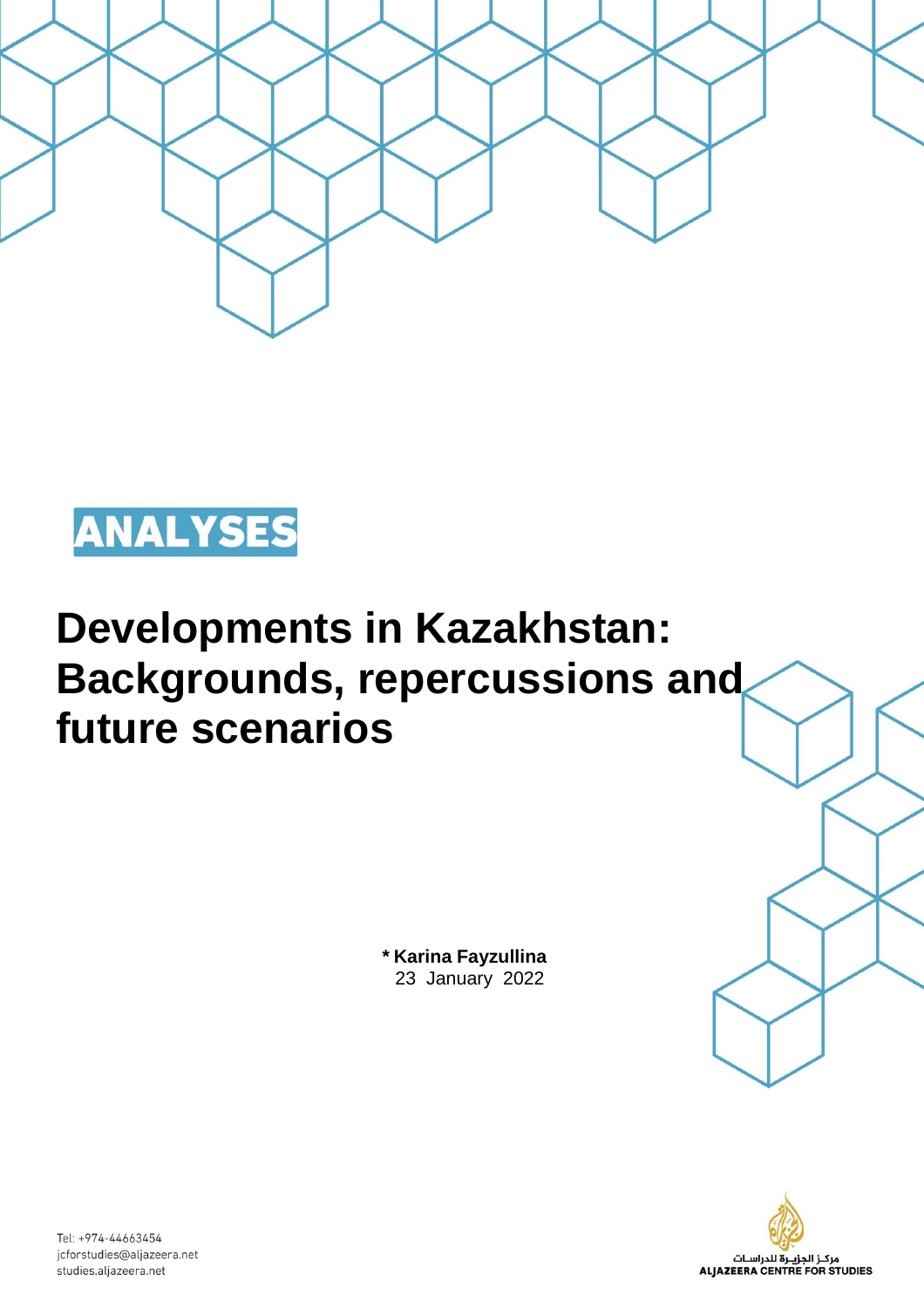

**The January protests in Kazakhstan are believed to have begun spontaneously, not triggered by any political forces inside or outside the country. [Reuters]**

When Kassym-Jomart Tokayev became president, the people of Kazakhstan were given hope that life would change for the better. Experts talked about a successful transition model. Still, changing of the nominal head of the government did not lead to a substantial change whether in the political or the economic makeup. In addition, economic hardship aggravated by the COVID-19 pandemic caused social dissatisfaction; and, to make things worse, an ill-conceived and steep increase in the cost of liquefied petroleum gas (LPG) sparked civil unrest with unpredicted circumstances.

To assess the situation, we need to consider two factors of this situation: the transition from Nazarbayev's period and the involvement of the Collective Security Treaty Organisation (CSTO).

### **Successful transition model?**

Nursultan Nazarbayev ruled Kazakhstan for 30 years until 2019. In 2013, I wrote an article (1) describing the clan politics that dominated all spheres of life in Kazakhstan. Back then, the first president had enough power to build a fairer and more inclusive governmental model, but instead spent the following years solidifying his authoritarian rule and further concentrating all the state's financial resources in the hands of his relatives and companions.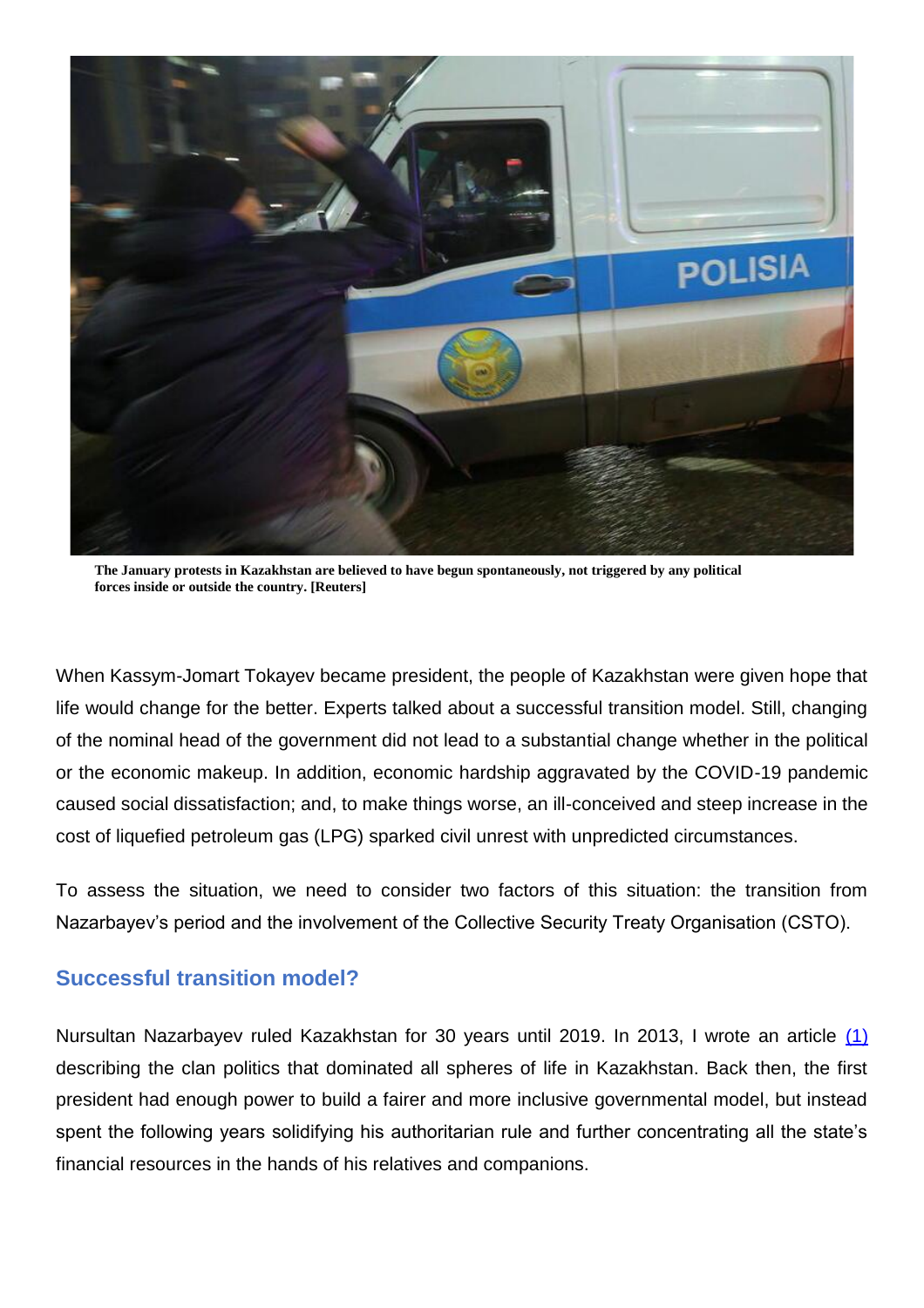In 2019, Nazarbayev named Kassym-Jomart Tokayev, who was serving as the Chairman of the Senate of Kazakhstan at the time, as his successor. Nazarbayev also proclaimed himself the head of the Security Council. Later in 2019, Tokayev was elected as president, but was given little tools to influence the so-called "transition period", which has been nothing but a fight for the partition of Nazarvayev's empire.

Although Nazarbayev practically turned the economy of Kazakhstan into his family enterprise, balance in the relationships between his relatives and collaborators has only been guaranteed by his own personal power. For instance, his daughter, Dariga Nazarvayeva, son-in-law, Timur Kulibayev, and nephew, Kayrat Satybaldi, whose interests often collide, are among the main beneficiaries of his regime. The first president's retirement exacerbated the struggle for financial and political resources due to increasing uncertainty among elites regarding future privileges and protection. (2)

Since 2019, experts have highlighted the dual nature of power in the country, calling Tokayev a puppet leader whose main role was to facilitate a smooth transition. However, in November 2021, Nazarbayev unexpectedly stepped down from his position as chairman of the Nur Otan Party and voluntarily appointed Tokayev in his stead. Nazarbayev surprised analysts, and we can only guess his motive. Why was his politically experienced daughter, Dariga, not appointed as chair? Did he bet on Tokayev's personal power and believe that the latter could become a true leader and protect the state from tribal strife? Perhaps we could find the answer in someone's memoires in the future.

This is where the new year found Kazakhstan: faced with the mounting dissatisfaction of the population due to economic hardships, redistribution of power between old and new elites and unknown consequences of the power transition looming on the horizon.

The January protests in Kazakhstan are believed to have begun spontaneously, not triggered by any political forces inside or outside the country. But in the absence of a strong and sane opposition, or any opposition at all, no one claimed responsibility for the protests, united the people or "authorised" their claims. (3)

Nevertheless, Tokayev was able to turn the situation around in his favour. He used this moment to issue a decree dissolving the parliament, and dismissed Karim Massimov from his position as the head of the National Security Committee (also known as KNB intelligence agency) and ordered his arrest. Massimov is a supporter of Nazarbayev and one of the regime's main figures. He had served as prime minister from 2007 to 2012 and from 2014 to 2016 as well as Nazarbayev's chief of staff in between the terms, and chairman of the intelligence service from 2016. Other KNB officers were arrested also. Tokayev also assumed the chairmanship of the Security Council, dismissing Nazarvayev himself from that post.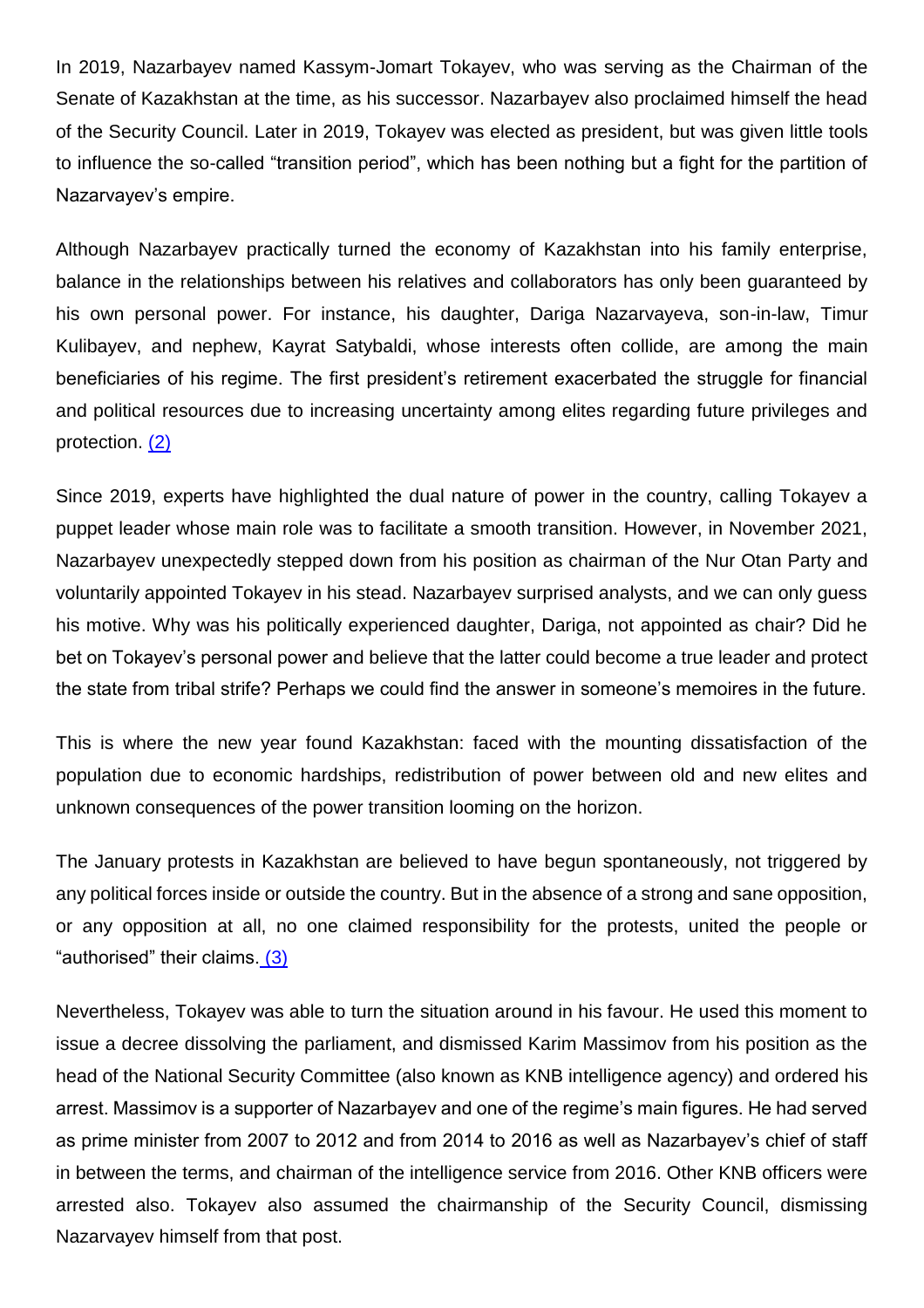The whereabouts of Nursultan Nazarbayev remain unknown, as he has not given any statements since the beginning of the unrest. Tokayev, in turn, was bold enough to openly criticise his predecessor. This was the first time since the beginning of the unrest that the president actually mentioned Nazarbayev. That was not done even on 5 January, when Tokayev proclaimed himself the new head of the Security Council.

"It is thanks to the first president . . . that a group of very profitable companies and a layer of rich people even by international standards has appeared," he stated. "I believe the time has come to give back to the people of Kazakhstan and start helping them systematically." (4)

Dismissing Nazarbayev's allies, who have been frustrating the people with their wealth and unrestricted power, will help Tokayev win the trust of the population, solidify power and hold old elites accountable for economic instability. It is nonetheless worth noting that his promise to make the lives of the people better has come somewhat late, as he had served as prime minister from 1999 to 2002 and as chair of the Senate from 2013 to 2019. Even if he was a rotatable pawn in Nazarbayev's hands, it is hard to believe that he had no opportunity to help develop democratic institutions.

What happened in Kazakhstan is a reset of political power and economic resources through the conflict of old and new elites accelerated by political unrest. But the shift of power will not come to fruition as long as Nazarbayev's elites retain their influence. Will the president be able to solidify his rule? Will he achieve a real democratic transformation of government institutes and a compromise with other actors?

He still has a long way to go. Nazarbayev's authoritarian rule overshadowed the whole political arena. Nazarbayev in effect was the system; and replacing him with another ruler makes the regime extremely unstable. Thus, Tokayev will have to build his own system, win the trust of the people compromise with new elites and resist the old ones, and obtain control over law enforcement authorities and make them effective.

Most importantly, the reasons that lead to the current situation – namely, extreme inequality, corruption and political fatigue – still exist. Without deep political and economic transformation, any government will face new upheavals in the society.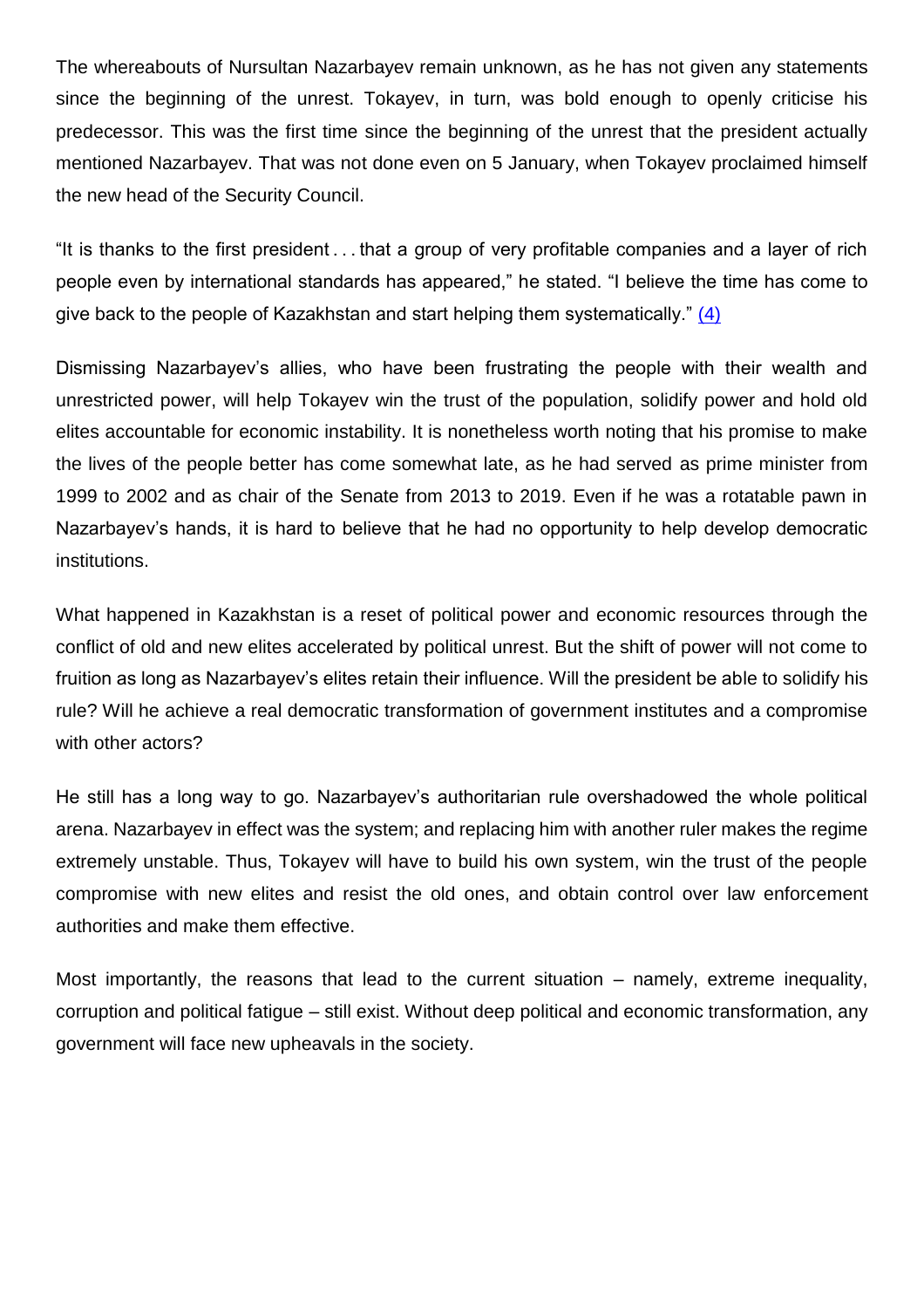#### **The role of CSTO**

After the escalation of the protests that began as peaceful demonstrations against the rise of the prices of LPG and descended into riots, Tokayev requested the CSTO to send military assistance, maintaining that it was necessary "to help Kazakhstan overcome this terrorist threat." (5)

Article 4 of the CSTO charter states: "In case of aggression commission (armed attack menacing to safety, stability, territorial integrity and sovereignty) to any of the Member States, all the other Member States at request of this Member State shall immediately provide the latter with the necessary help, including military one." (6)

The members of the CSTO are Russia, Armenia, Belarus, Kazakhstan, Kyrgyzstan and Tajikistan. Obviously, Russia is its leader as it possesses the largest arsenals and greatest military strength. Although there is no proof that any foreign state or non-state actors participated in the riots, the leaders of the member states were prompt to emphasise that Kazakhstan faces an external threat. In fact, Putin stated, "Well organised and clearly managed groups of militants were used…including those who obviously underwent training in terrorist camps abroad." (7)

This gave the organisation formal authorisation to start a peacekeeping operation in Kazakhstan, its first mission since its establishment in 2002. There have been cases when member states requested help. In 2010, interim president of Kyrgyzstan Roza Otunbayeva pleaded for the CSTO's intervention after the fall of Bakiyev's regime; but, firstly, it was entirely domestic matter, and, secondly, there was no formal legitimate power to protect in Bishkek. In 2021, Armenia requested the CSTO's help during the escalation of the conflict with Azerbaijan. The organisation declined the request, because Nagorno-Karabakh is officially a part of Azerbaijan. The CSTO also refrained from involvement in the 2018 Armenian revolution as well as the violent Kyrgyz-Tajik border conflicts, calling the latter an entirely bilateral issue.

Kazakhstan's precedent is unique in another way too: as experts argue, before this case, there had been no oil-rich, highly educated country with vast territory that had to seek its neighbours' military help to deal with ordinary street protests. (8)

Interestingly, if American-style foreign interventions prioritised democracy and human rights over sovereignty and independence, Russian-style interventions take place to help existing authoritarian regimes maintain power.

We know nothing about the circumstances, which party, whether it was Russian or Kazakh, made the decision, or how this was done. But one thing can be said for sure: the Russian political machine is highly personalised, and nothing could have been said or done without Putin's involvement.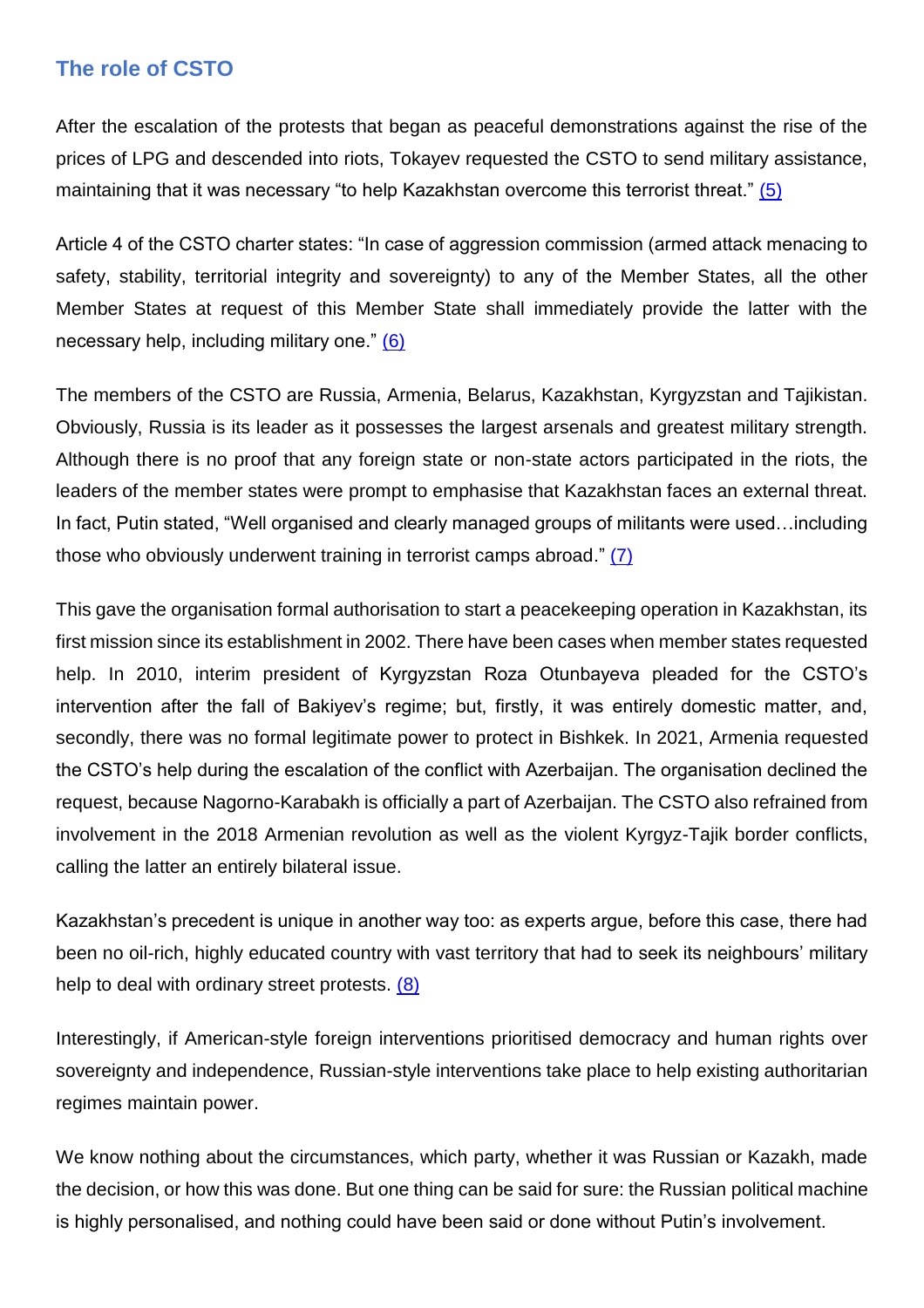Tokayev's foresight and political wit should not be underestimated either. He might be portrayed as dependent and non-autonomous; but he is in fact a diplomat with excellent education and skills and years of experience as foreign minister (1994–1999, 2002–2007). Moreover, he knows how to balance relationships with all parties: after he became president, he refused to call the seizure of Crimea by Russia "annexation," and did not criticise China for its repressions against the Uyghurs; at the same time, he has good working relationships with Europe. In addition to Russian and Kazakh, he speaks Chinese, English and French. Thus, one should not underrate his ability to negotiate and reach agreements for personal benefit.

Interestingly, law enforcement and security agencies could not or did not want to do their job. Practically unarmed protesters seized the National Security Committee building, the airport in Almaty and other strategic locations, where they found arms that were used in further riots. This indicates that security forces were not loyal to Tokayev; otherwise, they would have fulfilled their duty of protecting strategically important places.

The consequences of the CSTO involvement are obvious.

- Whether Nazarbayev left willingly or was sidelined, his era is over. No video or statement has been released, and no one knows where he is. But frankly, it does not matter anymore. It does not matter that he supported economic integration with Russia and was among its most staunch allies; politics is pragmatic and guided by the interests of its actors, not by their personal affinities or past merits. Nazarbayev ruled the country since the fall of the Soviet Union, and he is one of the last leaders wrapping up the post-Soviet transformational period.
- By inviting the CSTO to support his presidential credentials, Tokayev potentially lost his autonomy from Moscow both politically and economically. Now that he has received an opportunity to push away Nazarbayev's tycoons, Russian oil and gas companies, such as Lukoil and Gazprom, will be eager to fill the vacuum and expand their presence in the country.
- The involvement of the CSTO in the settlement of a domestic political crisis is unprecedented, and may become a turning point not only for the organisation itself, but also for the whole Central Asian region and the post-Soviet space. For instance, in Belarus, whose president, Alexandr Lukoshenko, has been in office since 1994, domestic political peace is fragile to say the least - although it will not be surprising if Russia abandons him in the next uprising, as it did Nazarbayev.

Similarly, the Armenian president, Nikol Pashinyan, hinted that he does not mind the involvement of the CSTO in Armenian-Azerbaijani affairs when he said, "Unfortunately, we must state that there is no decrease in tension in the CSTO area of responsibility, and we continue to face new types of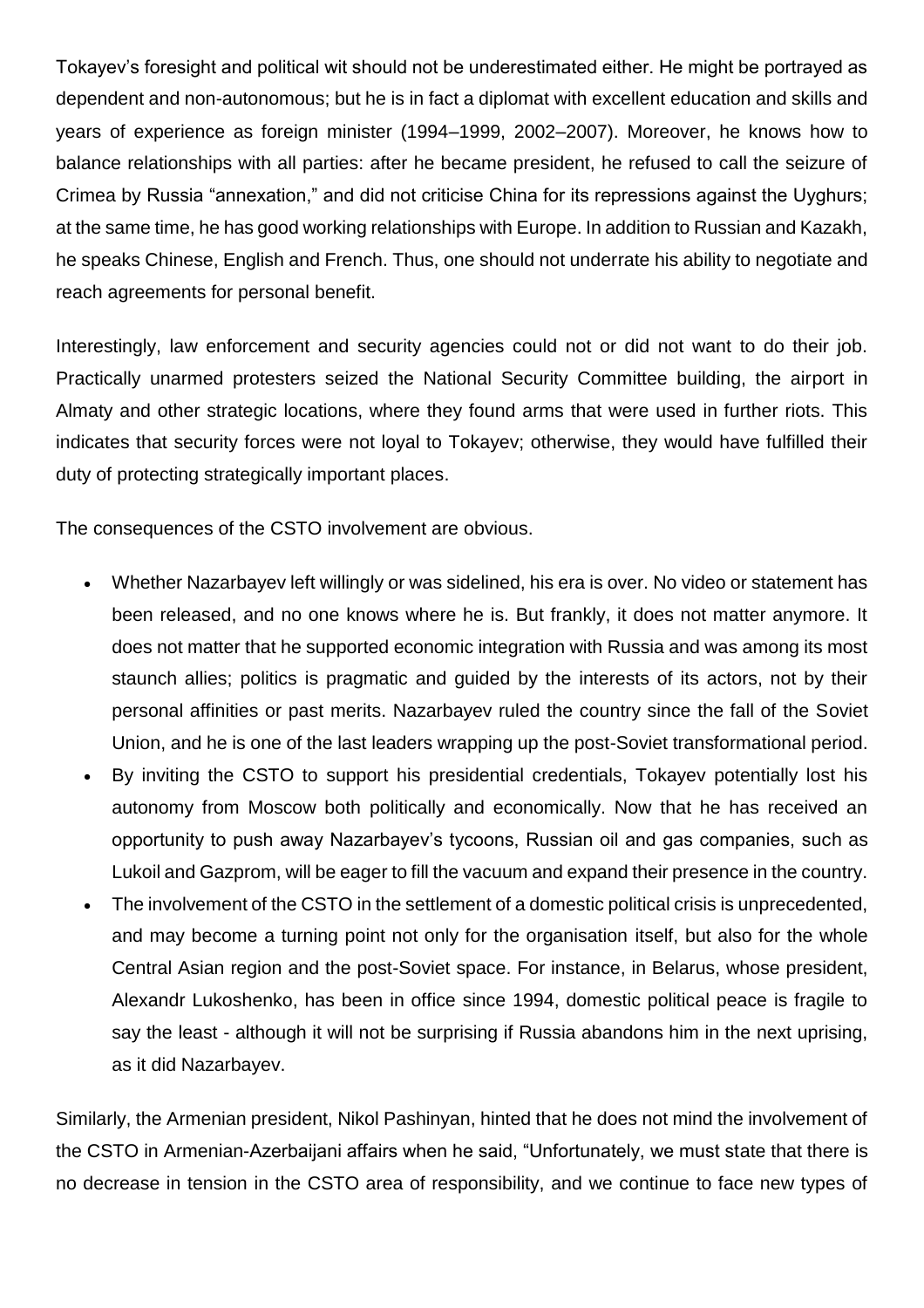threats. In the recent past, we ourselves faced the emergence of foreign terrorists and fighters in our region." (9)

# **Conclusion**

Clearly, none of the states in the region, especially Russia and China, who have invested too much in Kazakhstan, want to see it become another Kyrgyzstan or Ukraine. Its geopolitical position, size and energy resources are too important to allow it to slide into the rank of failure states.

Surprisingly, the peacekeeping mission of CSTO, whose main participant is Russia, finished in under a week, preventing the collapse of statehood. Russia's imperative here was not to impose a puppet government, but to preserve an integral, stable and independent state with sane political leadership.

Tokayev was not only able to retain his presidential post, but also, most importantly, in people's eyes, he distanced himself from the old elites and gained credibility to get rid of the tycoons and appointees of Nazarbayev's era.

As always the case in the post-Soviet space, Tokayev promised a fairer distribution of wealth and liberalisation. Practically, such promises are more often forgotten than put into action, and at most, result in the reallocation of assets to new elites. In 2001, when he was prime minister, he was the key figure crushing the Democratic Movement of Kazakhstan, a group of politicians who demanded reforms and democratization. Therefore, it is highly unlikely that he will build a more inclusive system. (10)

However, only the people of Kazakhstan should be responsible for the future of the state. Political stability and economic well-being are impossible without a new social contract, which cannot be created without the participation of all parties.

**Karina Fayzullina is a researcher specializing in Russian and Central Asian politics.**